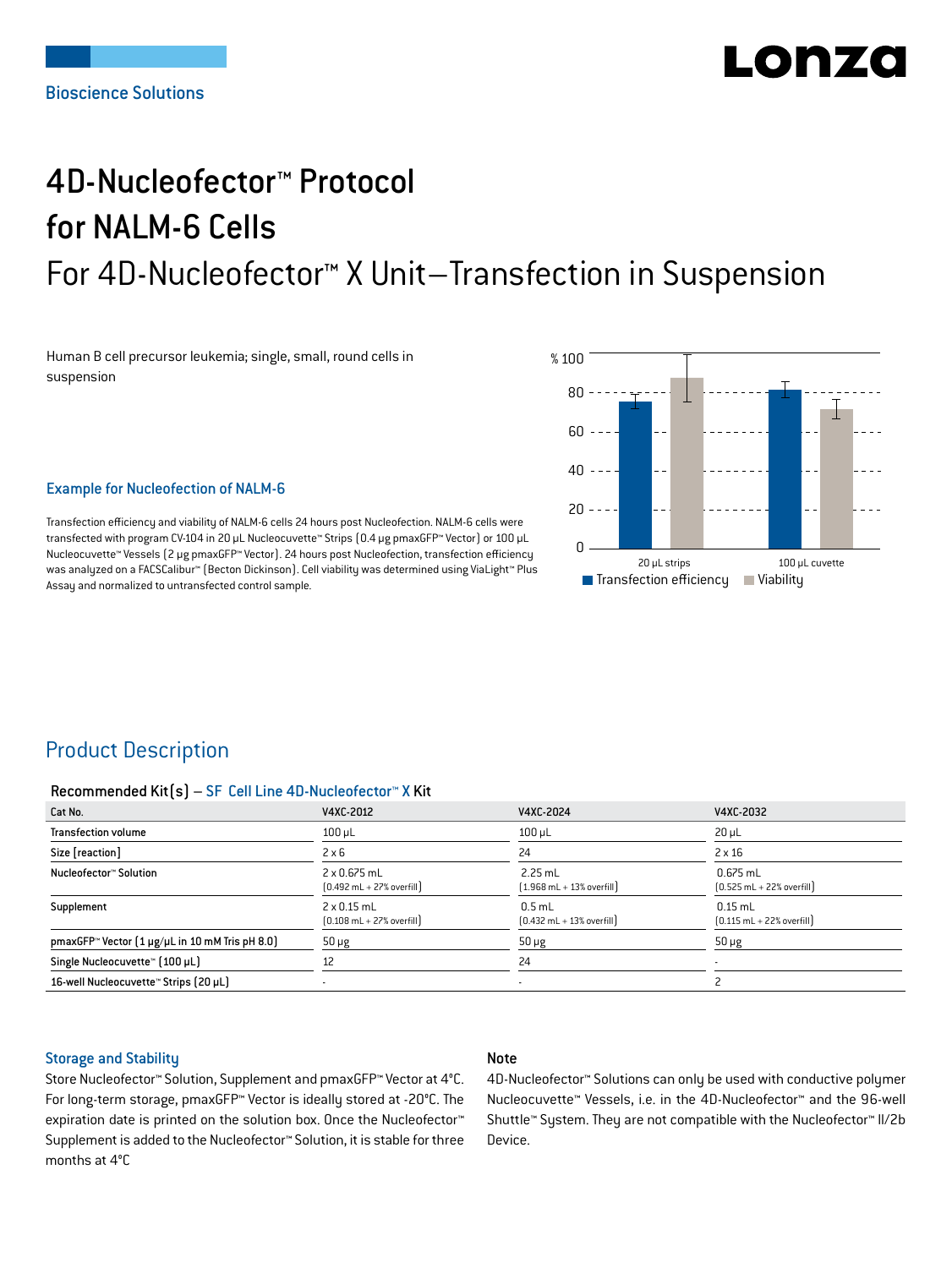## Required Material

## Note

Please make sure that the supplement is added to the Nucleofector<sup>™</sup> Solution prior to use. For preparing aliquots, mix Nucleofector™ Solution and Supplement in a ratio of 4.5 : 1 (see Table 1).

- 4D-Nucleofector™ System (4D-Nucleofector™ Core and X Unit)
- Supplemented 4D-Nucleofector™ Solution at room temperature
- Supplied 100 µL single Nucleocuvette™ or 20 µL 16-well Nucleocuvette™ Strips
- Compatible tips for 20 µL Nucleocuvette™ Strips: epT.I.P.S. [US/ CDN: Eppendorf North America, Cat. No. 2491.431, Rest of World: Eppendorf AG, Cat. No. 0030073.266], Matrix TallTips™ [Matrix Technologies Corp., Cat. No. 7281] or LTS Tips [Rainin Instrument, LLC, Cat. No. SR-L10F, SR/SS-L250S, SR/SS-L300S]. Before using other types of pipette tips, please ensure they reach the bottom of the Nucleocuvette™ wells without getting stuck
- Supplied pmaxGFP™ Vector, stock solution 1 μg/μL

## Note

When using pmaxGFP™ Vector as positive control, dilute the stock solution to an appropriate working concentration that allows pipetting of the recommended amounts per sample (see Table 3). Make sure that the volume of substrate solution added to each sample does not exceed 10% of the total reaction volume (2 μL for 20 μL reactions; 10 μL for 100 μL reactions).

- Substrate of interest, highly purified, preferably by using endotoxin-free kits; A260:A280 ratio should be at least 1.8
- Cell culture plates of your choice
- Culture medium: RPMI1640 [Lonza; Cat. No. 12-167F] supplemented with 10% fetal calf serum (FCS), 100 μg/mL streptomycin, 100 U/mL Penicillin and 2 mM UltraGlutamine I (Lonza; Cat. No. BE17-605E/U1)
- Prewarm appropriate volume of culture medium to 37°C (see Table 2)
- Appropriate number of cells/sample (see Table 3)

## 1. Pre Nucleofection

## Cell culture recommendations

- 1.1 Replace media every 2 3 days
- 1.2 A subcultivation ratio of 1 : 2 to 1 : 4 is recommended
- 1.3 Maintain cultures between  $1 2 \times 10^6$  cells/mL
- 1.4 Seed out  $1 \times 10^6$  cells/mL. Minimum density of  $5 \times 10^5$  cells/mL
- 1.5 Subculture 2 3 days before Nucleofection

## 2. Nucleofection

For Nucleofection sample contents and recommended Nucleofector™ Program, please refer to Table 3.

- 2.1 Please make sure that the entire supplement is added to the Nucleofector™ Solution
- 2.2 Start 4D-Nucleofector™ System and create or upload experimental parameter file (for details see device manual)
- 2.3 Select/Check for the appropriate Nucleofector™ Program (see Table 3)
- 2.4 Prepare cell culture plates by filling appropriate number of wells with desired volume of recommended culture media (see Table 4) and pre-incubate/equilibrate plates in a humidified 37°C/5% CO<sub>2</sub> incubator
- 2.5 Pre-warm an aliquot of culture medium to 37°C (see Table 4)
- 2.6 Prepare plasmid DNA or pmaxGFP™ Vector or siRNA (see Table 3)
- 2.7 Count an aliquot of the cells and determine cell density
- 2.8 Centrifuge the required number of cells (see Table 3) at 90xg for 10 minutes at room temperature. Remove supernatant completely
- 2.9 Resuspend the cell pellet carefully in room temperature 4D-Nucleofector™ Solution (see Table 3)
- 2.10 Prepare mastermixes by dividing cell suspension according to number of substrates
- 2.11 Add required amount of substrates to each aliquot (max. 10% of final sample volume)
- 2.12 Transfer mastermixes into the Nucleocuvette™ Vessels

### Note

As leaving cells in Nucleofector™ Solution for extended periods of time may lead to reduced transfection efficiency and viability it is important to work as quickly as possible. Avoid air bubbles while pipetting

- 2.13 Gently tap the Nucleocuvette™ Vessels to make sure the sample covers the bottom of the cuvette
- 2.14 Place Nucleocuvette™ Vessel with closed lid into the retainer of the 4D-Nucleofector™ X Unit. Check for proper orientation of the Nucleocuvette™ Vessel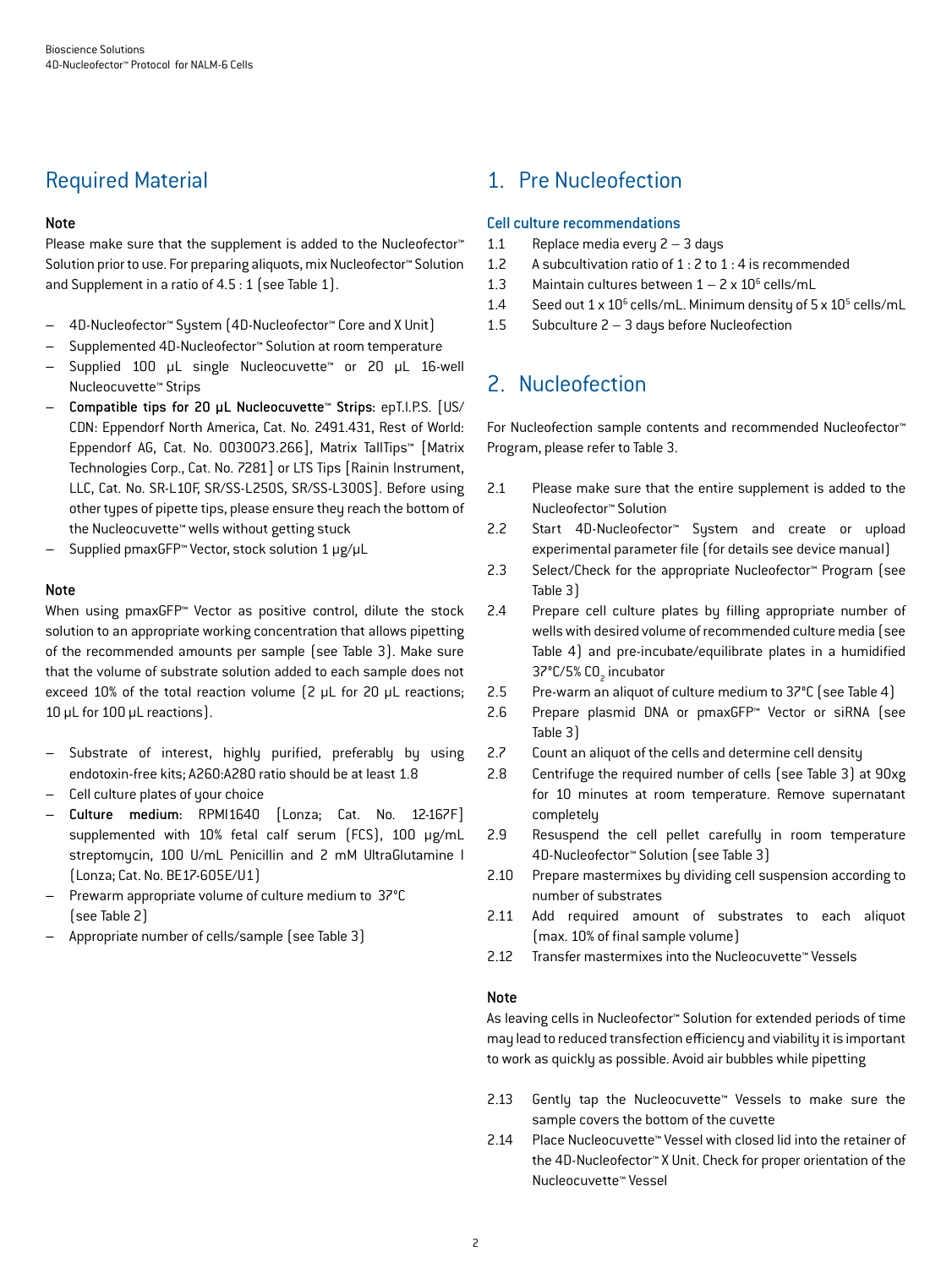- 2.15 Start Nucleofection Process by pressing the "Start" on the display of the 4D-Nucleofector™ Core Unit (for details, please refer to the device manual)
- 2.16 After run completion, carefully remove the Nucleocuvette<sup>™</sup> Vessel from the retainer
- 2.17 Resuspend cells with pre-warmed medium (for recommended volumes see Table 2). Mix cells by gently pipetting up and down two to three times. When working with the 100 µL Nucleocuvette™ use the supplied pipettes and avoid repeated aspiration of the sample
- 2.18 Plate desired amount of cells in culture system of your choice (for recommended volumes see Table 2).

## 3. Post Nucleofection

3.1 Incubate the cells in humidified  $37^{\circ}$ C/5% CO<sub>2</sub> incubator until analysis. Gene expression or down regulation, respectively, is often detectable after only 4 – 8 hours

### Table 1: Volumes required for a single reaction

|                                  | 100 µL Single Nucleocuvette™ | 20 µL Nucleocuvette™ Strip |
|----------------------------------|------------------------------|----------------------------|
| Volume of Nucleofector™ Solution | 82 uL                        | 16.4 uL                    |
| <b>Volume of Supplement</b>      | 18 µL                        | $3.6$ µL                   |

## Table 2: Required amounts of cells and media for Nucleofection

|                                               |                                    | 100 µL Single Nucleocuvette™            | 20 µL Nucleocuvette™ Strip |
|-----------------------------------------------|------------------------------------|-----------------------------------------|----------------------------|
| Culture plate format                          |                                    | 12-well plate                           | 96-well plate              |
| Culture medium                                | Pre-filled in plate                | $500 \mu L$                             | 150 uL                     |
|                                               | Added to sample post Nucleofection | 400 uL                                  | $80 \mu L$                 |
| Volume of sample transferred to culture plate |                                    | complete sample (use supplied pipettes) | $50 \mu L$                 |
| Final culture volume                          |                                    | 1000 µL                                 | 200 uL                     |

#### Table 3: Contents of one Nucleofection sample and recommended program

|                                |                                         | 100 µL Single Nucleocuvette™                                      | 20 µL Nucleocuvette™ Strip                                        |
|--------------------------------|-----------------------------------------|-------------------------------------------------------------------|-------------------------------------------------------------------|
| Cells                          |                                         | $1 \times 10^6$                                                   | $2 \times 10^{5}$                                                 |
|                                |                                         | (Lower or higher cell numbers may influence transfection results) | [Lower or higher cell numbers may influence transfection results] |
| Substrate*                     | pmaxGFP™ Vector                         | 2 µg                                                              | $0.4 \mu g$                                                       |
| <b>or</b>                      | plasmid DNA (in H <sub>2</sub> O or TE) | $2-5 \mu g$                                                       | $0.4 - 1 \mu g$                                                   |
| <b>or</b>                      | siRNA                                   | 30-300 nM siRNA (3-30 pmol/sample)                                | 30-300 nM siRNA (0.6-6 pmol/sample)                               |
| SF 4D-Nucleofector™ X Solution |                                         | $100 \mu L$                                                       | $20 \mu L$                                                        |
| Program                        |                                         | CV-104                                                            | $CV-104$                                                          |

\* Volume of substrate should comprise maximum 10% of total reaction volume